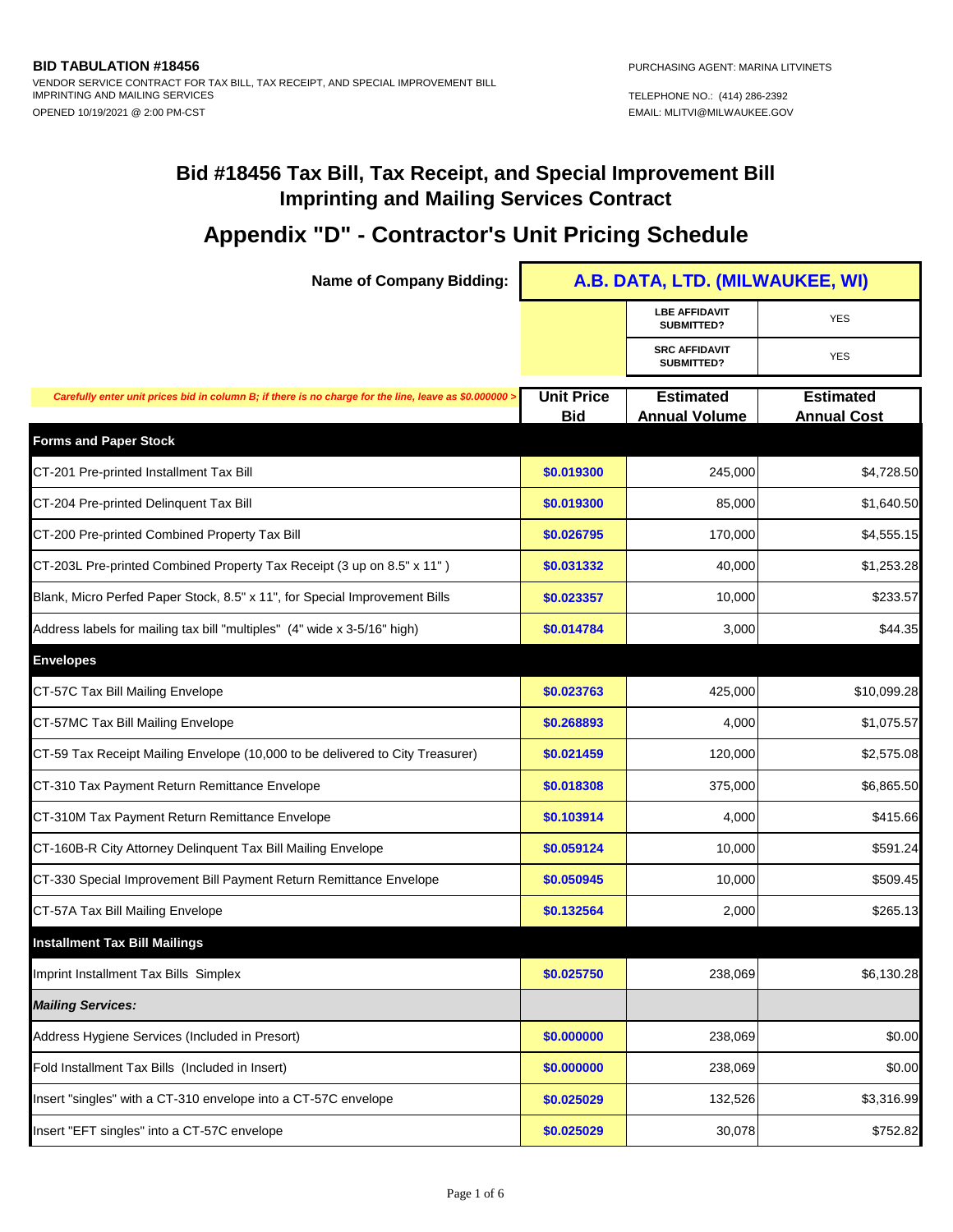| <b>Name of Company Bidding:</b>                                                                                              | A.B. DATA, LTD. (MILWAUKEE, WI) |                                          |                                        |
|------------------------------------------------------------------------------------------------------------------------------|---------------------------------|------------------------------------------|----------------------------------------|
|                                                                                                                              |                                 | <b>LBE AFFIDAVIT</b><br>SUBMITTED?       | <b>YES</b>                             |
|                                                                                                                              |                                 | <b>SRC AFFIDAVIT</b><br>SUBMITTED?       | <b>YES</b>                             |
| Carefully enter unit prices bid in column B; if there is no charge for the line, leave as \$0.000000 >                       | <b>Unit Price</b><br><b>Bid</b> | <b>Estimated</b><br><b>Annual Volume</b> | <b>Estimated</b><br><b>Annual Cost</b> |
| Insert "Account Paid in Full singles" into a CT-57C envelope                                                                 | \$0.025029                      | 22,446                                   | \$561.80                               |
| Match and hand insert "multiples" with either a CT-310 or CT-310M reply envelope<br>into either a CT-57C or CT-57MC envelope | \$0.025029                      | 38,345                                   | \$959.74                               |
| Match and hand insert "EFT multiples" into either a CT-57C or CT-57MC envelope                                               | \$0.025029                      | 9,020                                    | \$225.76                               |
| Match and hand insert "Account Paid in Full multiples" into either a CT-57C or CT-<br>57MC envelope                          | \$0.025029                      | 5,654                                    | \$141.51                               |
| Seal and meter "singles" (Included in Insert)                                                                                | \$0.000000                      | 185,050                                  | \$0.00                                 |
| Weigh, seal, and meter "multiples" (Included in Insert)                                                                      | \$0.000000                      | 8,867                                    | \$0.00                                 |
| Presort and bar code Installment Tax Bills                                                                                   | \$0.018128                      | 193,917                                  | \$3,515.33                             |
| <b>Delinquent Tax Bill Mailing Services</b>                                                                                  |                                 |                                          |                                        |
| <b>Imprint Delinquent Personal Property Tax Bills (Simplex):</b>                                                             |                                 |                                          |                                        |
| Monthly Permanent Delinquent Personal Property Tax Bill                                                                      | \$0.025750                      | 169                                      | \$4.35                                 |
| Monthly Delinquent Personal Property Tax Bill                                                                                | \$0.025750                      | 306                                      | \$7.88                                 |
| Annual Delinquent Personal Property Tax Bill                                                                                 | \$0.025750                      | 1,697                                    | \$43.70                                |
| Failure to Respond to First Notice Delinquent Personal Property Tax Bill                                                     | \$0.025750                      | 1,336                                    | \$34.40                                |
| <b>Imprint Delinquent Real Estate Tax Bills (Simplex):</b>                                                                   |                                 |                                          |                                        |
| Monthly Permanent Delinquent Real Estate Tax Bill                                                                            | \$0.025750                      | 7,122                                    | \$183.39                               |
| Monthly Delinquent Real Estate Tax Bill                                                                                      | \$0.025750                      | 24,500                                   | \$630.88                               |
| Annual Delinquent Real Estate Tax Bill                                                                                       | \$0.025750                      | 12,426                                   | \$319.97                               |
| Failure to Respond to First Notice Delinquent Real Estate Tax Bill                                                           | \$0.025750                      | 24,796                                   | \$638.50                               |
| Serious Concern Notice Delinquent Real Estate Tax Bill                                                                       | \$0.025750                      | 0                                        | \$0.00                                 |
| Failure to Respond to Serious Concern Notice Delinquent Real Estate Tax Bill                                                 | \$0.025750                      | 554                                      | \$14.27                                |
| Eligible for Legal Action Notice Delinquent Real Estate Tax Bill                                                             | \$0.025750                      | 9,951                                    | \$256.24                               |
| <b>Mailing Services:</b>                                                                                                     |                                 |                                          |                                        |
| Address Hygiene Services (Included in Presort)                                                                               | \$0.000000                      | 82,857                                   | \$0.00                                 |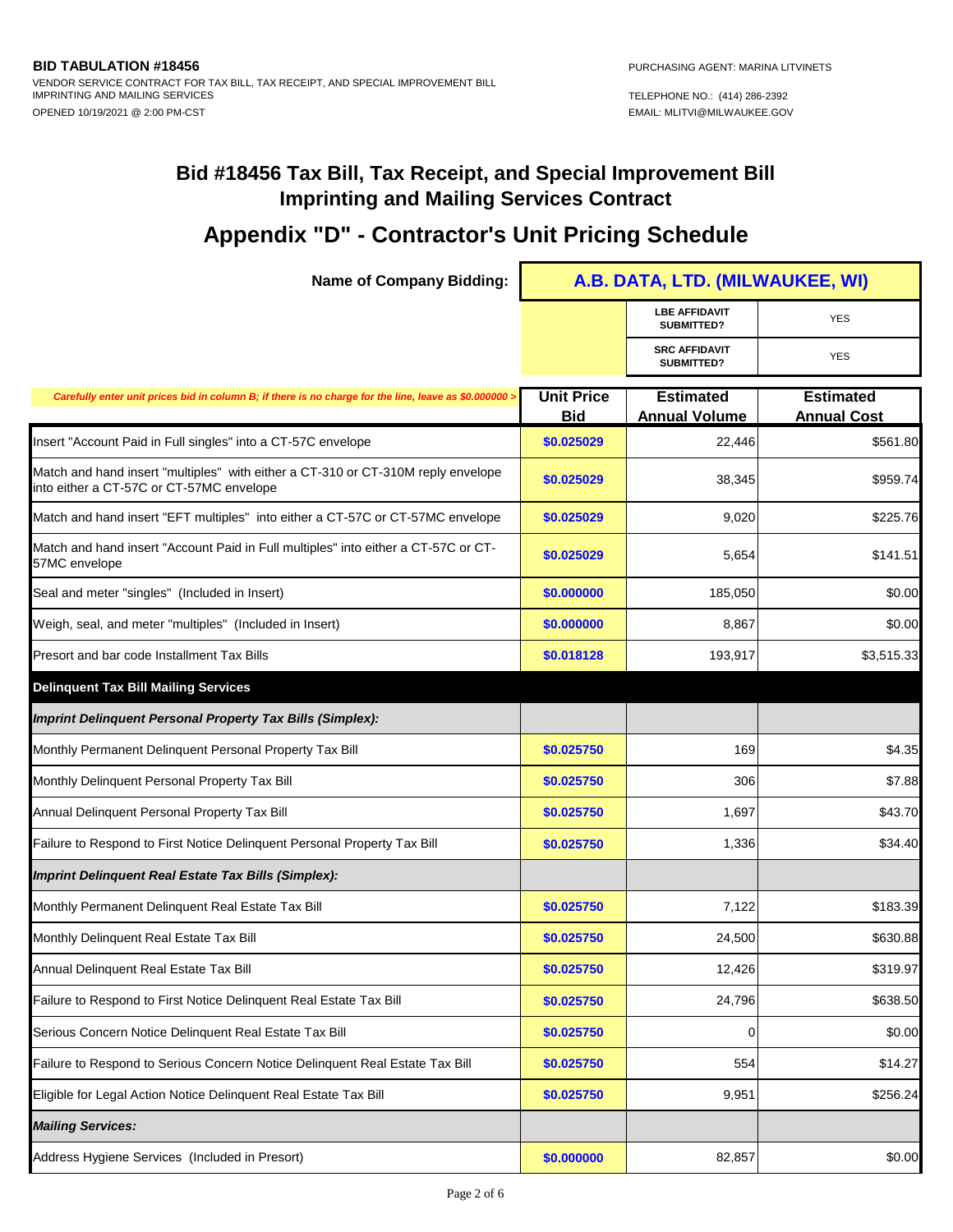| <b>Name of Company Bidding:</b>                                                                                                                                                                                                                             | A.B. DATA, LTD. (MILWAUKEE, WI) |                                          |                                        |
|-------------------------------------------------------------------------------------------------------------------------------------------------------------------------------------------------------------------------------------------------------------|---------------------------------|------------------------------------------|----------------------------------------|
|                                                                                                                                                                                                                                                             |                                 | <b>LBE AFFIDAVIT</b><br>SUBMITTED?       | <b>YES</b>                             |
|                                                                                                                                                                                                                                                             |                                 | <b>SRC AFFIDAVIT</b><br>SUBMITTED?       | <b>YES</b>                             |
| Carefully enter unit prices bid in column B; if there is no charge for the line, leave as \$0.000000 :                                                                                                                                                      | <b>Unit Price</b><br><b>Bid</b> | <b>Estimated</b><br><b>Annual Volume</b> | <b>Estimated</b><br><b>Annual Cost</b> |
| Fold Delinquent Tax Bills (Included in Insert)                                                                                                                                                                                                              | \$0.000000                      | 82.857                                   | \$0.00                                 |
| Insert "single" "Permanent" Delinquent Real Estate Tax Bills with a Notice of Issuance<br>of Tax Certificate and a "Don't Lose Your Home" flyer and a CT-310 envelope into a<br>CT-57C envelope                                                             | \$0.025029                      | 16,477                                   | \$412.40                               |
| Match and hand insert "multiple" "Permanent" Delinquent Real Estate Tax Bills with a<br>Notice of Issuance of Tax Certificate and a "Don't Lose Your Home" flyer with either a<br>CT-310 or CT-310M reply envelope into either a CT-57C or CT-57MC envelope | \$0.025029                      | 3,071                                    | \$76.86                                |
| Insert "single" Delinquent Tax Bills with an Account Balance Remaining with a CT-310<br>envelope into a CT-57C envelope                                                                                                                                     | \$0.025029                      | 37,216                                   | \$931.48                               |
| Match and hand insert "multiple" Delinquent Tax Bills with an Account Balance<br>Remaining with either a CT- 310 or CT-310M reply envelope into either a CT-57C or<br>CT-57MC envelope                                                                      | \$0.025029                      | 5,686                                    | \$142.31                               |
| Insert "single" Delinquent Tax Bills where Account Paid in Full into a CT-57C<br>envelope                                                                                                                                                                   | \$0.025029                      | 8,901                                    | \$222.78                               |
| Match and hand insert "multiple" Delinquent Tax Bills where Account Paid in Full into<br>either a CT-57C or CT-57MC envelope                                                                                                                                | \$0.025029                      | 1,555                                    | \$38.92                                |
| Insert "single" Eligible for Legal Action Notice Delinquent Real Estate Tax Bill with a<br>"Don't Lose Your Home" flyer and a CT-310 envelope into a CT-160B-R envelope                                                                                     | \$0.025029                      | 8,556                                    | \$214.15                               |
| Match and hand insert "multiple" Eligible for Legal Action Notice Delinquent Real<br>Estate Tax Bill with a "Don't Lose Your Home" flyer with either a CT-310 or CT-310M<br>envelope into a CT-160B-R or CT-57MC envelope                                   | \$0.025029                      | 1,395                                    | \$34.92                                |
| Seal and meter "singles" (Included in Insert)                                                                                                                                                                                                               | \$0.000000                      | 71,150                                   | \$0.00                                 |
| Weigh, seal, and meter "multiples" (Included in Insert)                                                                                                                                                                                                     | \$0.000000                      | 11,707                                   | \$0.00                                 |
| Presort and bar code Delinquent Tax Bills                                                                                                                                                                                                                   | \$0.018128                      | 74,975                                   | \$1,359.15                             |
| <b>Combined Property Tax Bill Mailings</b>                                                                                                                                                                                                                  |                                 |                                          |                                        |
| Imprint Combined Property Tax Bills Simplex                                                                                                                                                                                                                 | \$0.026780                      | 160,302                                  | \$4,292.89                             |
| Address Hygiene Services (Included in Presort)                                                                                                                                                                                                              | \$0.000000                      | 160,302                                  | \$0.00                                 |
| Double Parallel Fold Combined Property Tax Bills (Included in Insert)                                                                                                                                                                                       | \$0.000000                      | 160,302                                  | \$0.00                                 |
| <b>Mailing Services - Singles:</b>                                                                                                                                                                                                                          |                                 |                                          |                                        |
| Insert non EFT Combined Personal Property Tax Bills with a CT-310 into a CT-57C<br>envelope (includes Double Parallel fold)                                                                                                                                 | \$0.022351                      | 7,290                                    | \$162.94                               |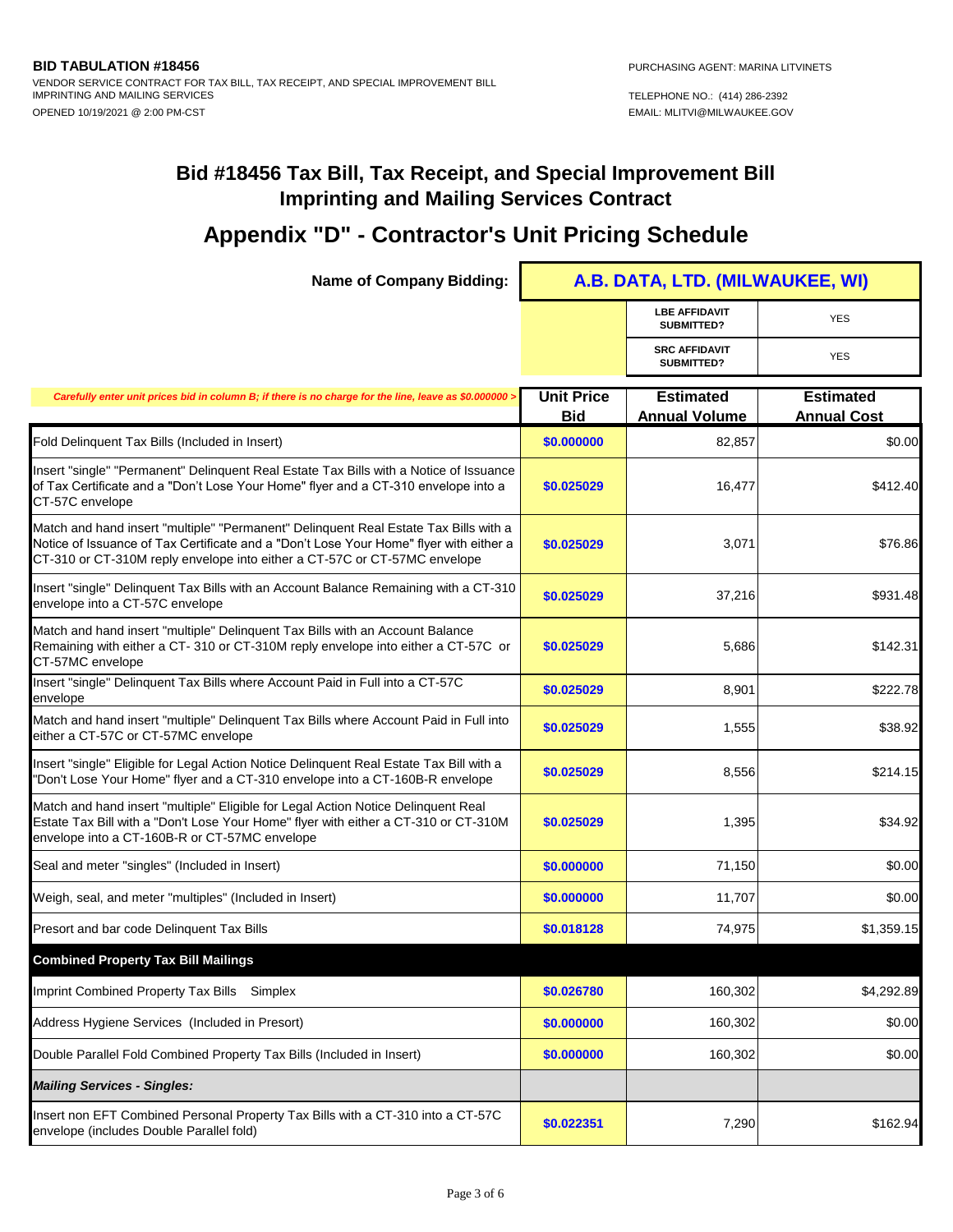| <b>Name of Company Bidding:</b>                                                                                                                                                                                                                                                                                                                            | A.B. DATA, LTD. (MILWAUKEE, WI) |                                          |                                        |
|------------------------------------------------------------------------------------------------------------------------------------------------------------------------------------------------------------------------------------------------------------------------------------------------------------------------------------------------------------|---------------------------------|------------------------------------------|----------------------------------------|
|                                                                                                                                                                                                                                                                                                                                                            |                                 | <b>LBE AFFIDAVIT</b><br>SUBMITTED?       | <b>YES</b>                             |
|                                                                                                                                                                                                                                                                                                                                                            |                                 | <b>SRC AFFIDAVIT</b><br>SUBMITTED?       | <b>YES</b>                             |
| Carefully enter unit prices bid in column B; if there is no charge for the line, leave as \$0.000000 >                                                                                                                                                                                                                                                     | <b>Unit Price</b><br><b>Bid</b> | <b>Estimated</b><br><b>Annual Volume</b> | <b>Estimated</b><br><b>Annual Cost</b> |
| Insert EFT Combined Personal Property Tax Bills into a CT-57C envelope (includes<br>Double Parallel fold)                                                                                                                                                                                                                                                  | \$0.022351                      | 78                                       | \$1.74                                 |
| Insert non EFT Combined Real Estate Property Tax Bills with Comptroller's Combined<br>Property Tax Report, Treasurer's Taxpayer Instruction Brochure, Milwaukee Public<br>Schools Milwaukee Parental Choice Program Flyer, and a CT-310 envelope into a CT-<br>57C envelope (Note: \$.022351 + 0.005 added for MPS)                                        | \$0.027351                      | 141,191                                  | \$3,861.72                             |
| Insert EFT Combined Real Estate Property Tax Bills with Comptroller's Combined<br>Property Tax Report, Treasurer's Taxpayer Instruction Brochure, and Milwaukee<br>Public Schools Milwaukee Parental Choice Program Flyer into a CT-57C envelope<br>(Note: \$.022351 + 0.005 added for MPS)                                                                | \$0.027351                      | 2,065                                    | \$56.48                                |
| Seal and meter "singles" (Included in Insert)                                                                                                                                                                                                                                                                                                              | \$0.000000                      | 150,624                                  | \$0.00                                 |
| Presort and bar code "singles"                                                                                                                                                                                                                                                                                                                             | \$0.023278                      | 150,624                                  | \$3,506.23                             |
| <b>Mailing Services - Multiples:</b>                                                                                                                                                                                                                                                                                                                       |                                 |                                          |                                        |
| Data sort by lender code                                                                                                                                                                                                                                                                                                                                   | \$95.000000                     | 1                                        | \$95.00                                |
| Lettershop setup services                                                                                                                                                                                                                                                                                                                                  | \$125.000000                    | 1                                        | \$125.00                               |
| Match lender code and hand insert "multiple" Combined Real Estate EFT Property<br>Tax Bills and insert bills with Comptroller's Combined Property Tax Report,<br>Treasurer's Taxpayer Instruction Brochure, and Milwaukee Public Schools Milwaukee<br>Parental Choice Program Flyer into a CT-57A tax bill mailing envelope                                | \$0.275000                      | 255                                      | \$70.13                                |
| Match lender code and hand insert "multiple" Combined Real Estate non EFT<br>Property Tax Bills and insert bills with Comptroller's Combined Property Tax Report,<br>Treasurer's Taxpayer Instruction Brochure, and Milwaukee Public Schools Milwaukee<br>Parental Choice Program Flyer, and a CT-310M envelope into a CT-57A tax bill<br>mailing envelope | \$0.275000                      | 9,318                                    | \$2,562.45                             |
| Match lender code and hand insert "multiple" Combined Personal Property EFT<br>Property Tax Bills into a CT-57A tax bill mailing envelope                                                                                                                                                                                                                  | \$0.275000                      | 10                                       | \$2.75                                 |
| Match lender code and hand insert "multiple" Combined Personal Property non EFT<br>Property Tax Bills and a CT-310M envelope into a CT-57A tax bill mailing envelope                                                                                                                                                                                       | \$0.275000                      | 94                                       | \$25.85                                |
| Print Address Labels Address and return address                                                                                                                                                                                                                                                                                                            | \$0.012500                      | 1,233                                    | \$15.41                                |
| Hand match and affix address labels to "multiples" in a CT-57A tax bill mailing<br>envelope                                                                                                                                                                                                                                                                | \$0.027500                      | 1,233                                    | \$33.91                                |
| Weigh, seal, and meter "multiples"                                                                                                                                                                                                                                                                                                                         | \$0.027500                      | 1,233                                    | \$33.91                                |
| <b>Special Improvement Bill Mailings</b>                                                                                                                                                                                                                                                                                                                   |                                 |                                          |                                        |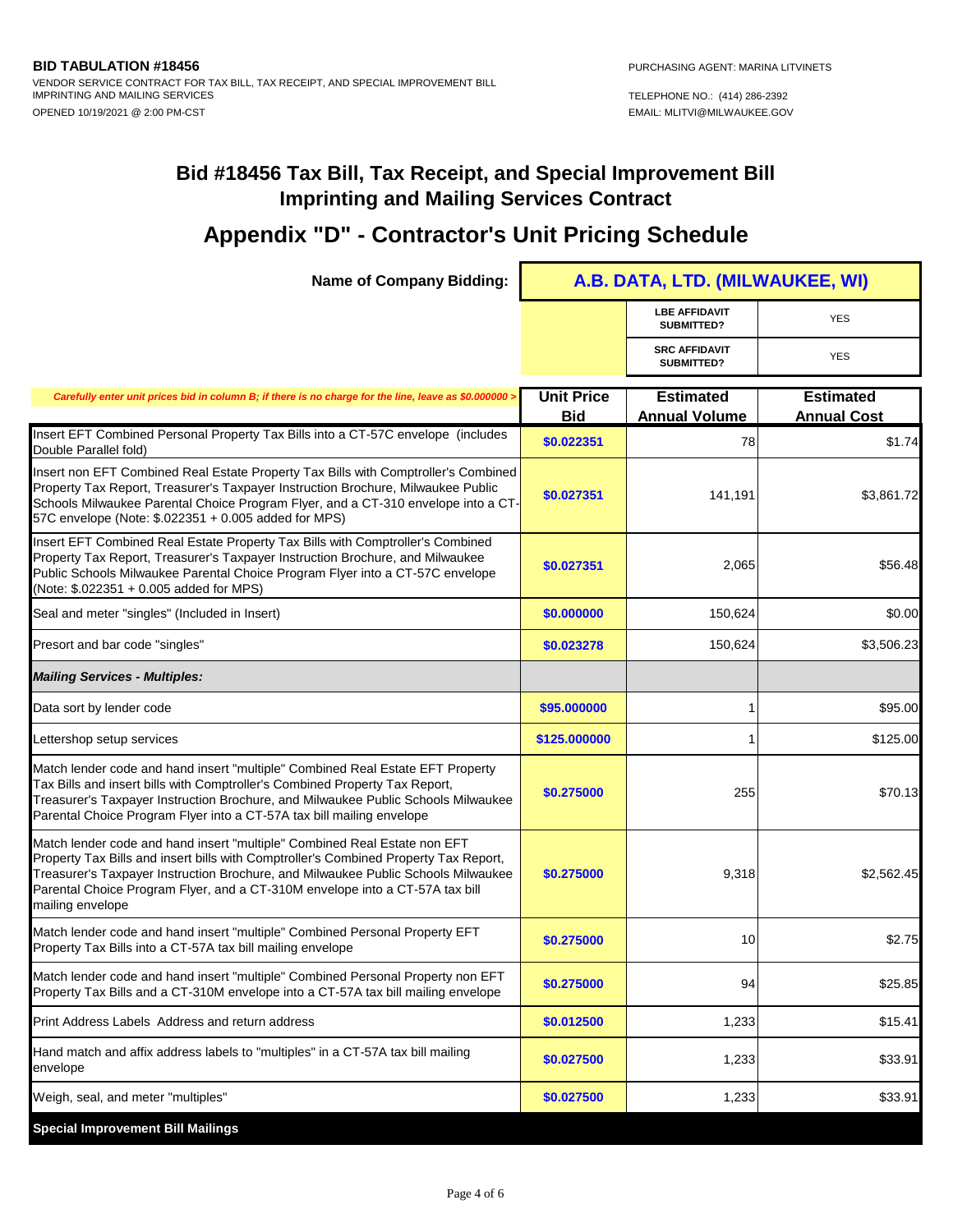## **Appendix "D" - Contractor's Unit Pricing Schedule**

F

| <b>Name of Company Bidding:</b>                                                                                                                                                                | A.B. DATA, LTD. (MILWAUKEE, WI) |                                          |                                        |
|------------------------------------------------------------------------------------------------------------------------------------------------------------------------------------------------|---------------------------------|------------------------------------------|----------------------------------------|
|                                                                                                                                                                                                |                                 | <b>LBE AFFIDAVIT</b><br>SUBMITTED?       | <b>YES</b>                             |
|                                                                                                                                                                                                |                                 | <b>SRC AFFIDAVIT</b><br>SUBMITTED?       | <b>YES</b>                             |
| Carefully enter unit prices bid in column B; if there is no charge for the line, leave as \$0.000000 >                                                                                         | <b>Unit Price</b><br><b>Bid</b> | <b>Estimated</b><br><b>Annual Volume</b> | <b>Estimated</b><br><b>Annual Cost</b> |
| Imprint "Duplex" Special Improvement Bills                                                                                                                                                     | \$0.046556                      | 10,000                                   | \$465.56                               |
| <b>Mailing Services:</b>                                                                                                                                                                       |                                 |                                          |                                        |
| Fold Special Improvement Bills (Included in Insert)                                                                                                                                            | \$0.000000                      | 10,000                                   | \$0.00                                 |
| Insert Special Improvement Bills with a CT-330 envelope into a CT-57C envelope                                                                                                                 | \$0.025029                      | 10,000                                   | \$250.29                               |
| <b>Combined Property Tax Receipts</b>                                                                                                                                                          |                                 |                                          |                                        |
| Daily Run Charge                                                                                                                                                                               | \$143.000000                    | 31                                       | \$4,433.00                             |
| Imprint 3 up Tax Receipts                                                                                                                                                                      | \$0.021000                      | 35,157                                   | \$738.30                               |
| Cut imprinted sheets into thirds                                                                                                                                                               | \$0.162000                      | 35,157                                   | \$5,695.43                             |
| <b>Mailing Services:</b>                                                                                                                                                                       |                                 |                                          |                                        |
| <b>Address Hygiene Services</b>                                                                                                                                                                | \$0.021000                      | 105,472                                  | \$2,214.91                             |
| Insert "singles" into a CT-59 envelope (included in daily run charge)                                                                                                                          | \$0.000000                      | 105,472                                  | \$0.00                                 |
| Seal and meter "singles" (included in daily run charge)                                                                                                                                        | \$0.000000                      | 105,472                                  | \$0.00                                 |
| Year 1 - Cost of Forms, Envelopes, Imprinting, and Mailing Services:                                                                                                                           |                                 |                                          | \$84,666.94                            |
| Year 2 - Cost of Forms, Envelopes, Imprinting, and Mailing Services:                                                                                                                           |                                 |                                          | \$86,360.28                            |
| Year 3 - Cost of Forms, Envelopes, Imprinting, and Mailing Services:                                                                                                                           |                                 |                                          | \$88,087.49                            |
| Year 4 - Cost of Forms, Envelopes, Imprinting, and Mailing Services:                                                                                                                           |                                 |                                          | \$89,849.24                            |
| Year 5 - Cost of Forms, Envelopes, Imprinting, and Mailing Services:                                                                                                                           |                                 |                                          | \$91,646.22                            |
| <b>Estimated Total Cost of Forms, Envelopes, Imprinting, and Mailing Services:</b>                                                                                                             |                                 |                                          | \$440,610.17                           |
| <b>Estimated Total Cost of Pass-through Postage:</b>                                                                                                                                           |                                 |                                          | \$1,262,335.00                         |
| <b>Estimated Total Cost of Five Year Contract:</b><br>(Estimated<br>Total Cost of Forms, Envelopes, Imprinting, and Mailing Services + Estimated Total<br><b>Cost of Pass-through Postage)</b> |                                 |                                          | \$1,702,945.17                         |